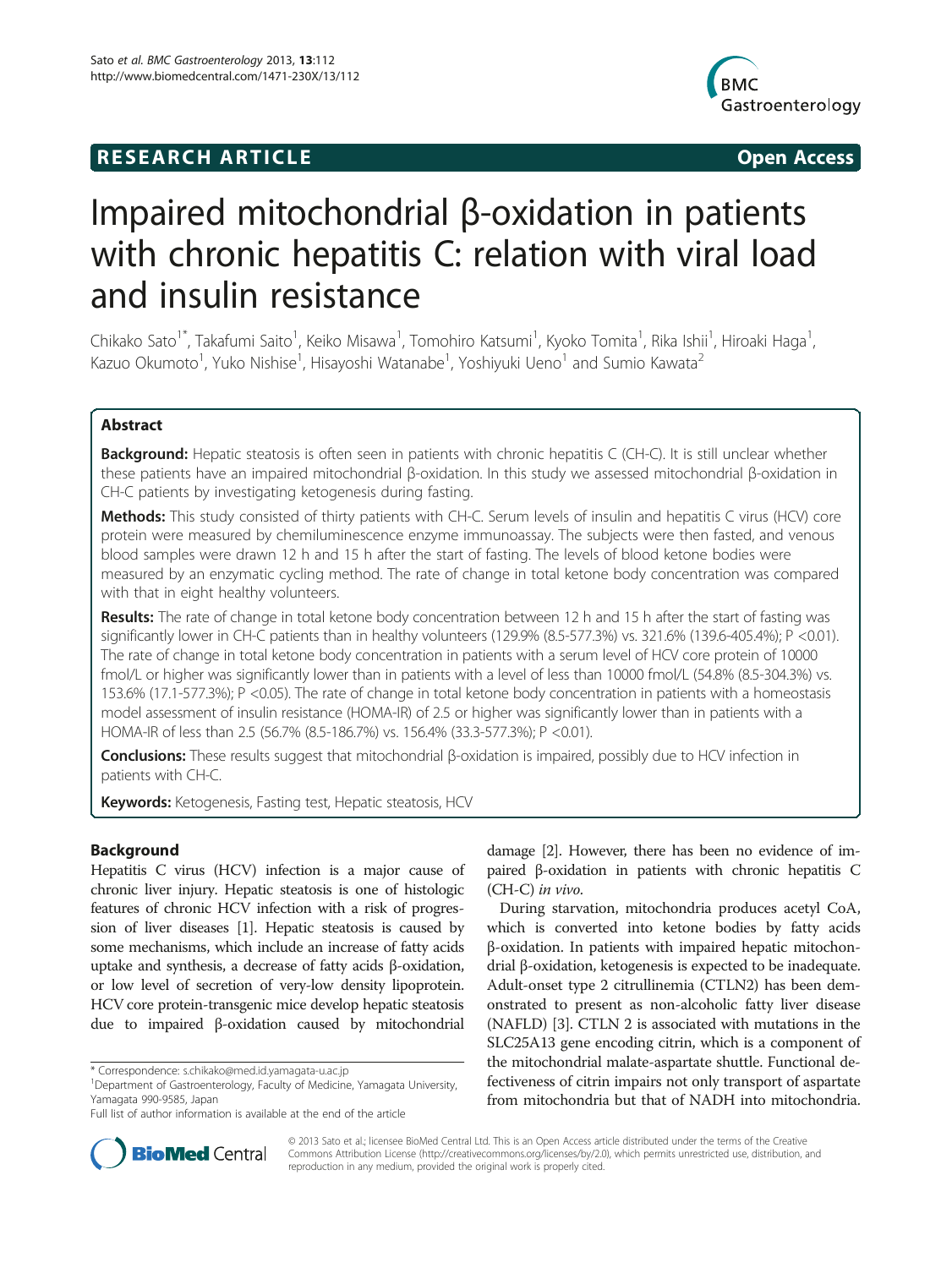This induces activation of the citrate-malate shuttle with compensatory production of acetyl CoA, which in turn stimulates fatty acid synthesis. In addition, mitochondrial accumulation of malonyl CoA in a high NADH/NAD<sup>+</sup> environment suppresses fatty acid oxidation. These circumstances lead to hepatic steatosis in patients with CTLN 2 [[4\]](#page-7-0). Inui et al. have demonstrated that suppression of fatty acid oxidation is accompanied by impaired ketogenesis in such patients [[5\]](#page-7-0).

Based on this background, we measured the concentration of blood ketone bodies during fasting in order to evaluate mitochondrial β-oxidation in patients with CH-C, and thus to investigate a mechanism of steatosis associated with HCV infection. Here, we report for the first time that mitochondrial β-oxidation is impaired in patients with CH-C.

### **Methods**

### Patients

Thirty patients (14 male and 16 female, the mean age 54.2, ranging from 22 to 74 years old) with CH-C were studied. The patients were admitted to Yamagata University Hospital for treatment between March 2006 and May 2009. All of the patients had been positive for both serum anti-HCV and HCV RNA for more than 6 months, and had elevated levels of serum alanine aminotransferase (ALT). They were all negative for hepatocellular carcinoma, hepatitis B, autoimmune hepatitis, primary biliary cirrhosis, heart failure, renal insufficiency, a history of diabetes mellitus, excess alcohol intake (daily ethanol consumption >20 g) or drug abuse. None of the patients fulfilled the criteria for Metabolic Syndrome in Japan [\[6,7\]](#page-7-0), i.e. the presence of at least two of the following three abnormalities in addition to visceral obesity (waist circumference: 85 cm or more in men, 90 cm or more in women): 1) triglycerides ≥150 mg/dl and/or HDL-cholesterol <40 mg/dl, or receiving treatment for this type of dyslipidemia; 2) systolic blood pressure ≥130 and/or diastolic blood pressure ≥85, or receiving treatment for hypertension; 3) fasting glucose ≥110 mg/dl or receiving treatment for diabetes. As a control group, eight volunteers (4 male and 4 female) were included (the mean age 30.5, ranging from 26 to 39 years old). All of them were healthy, with a BMI of  $\langle 25 \text{ kg/m}^2 \rangle$ , without medication or severe disease. Written informed consent to participate was obtained from all subjects, and the study protocol was approved by The Yamagata University Hospital Ethics Committee.

## Methods

### Clinical and laboratory data

Body height, weight and waist circumference were measured at the time of admission. Body mass index (BMI) was calculated as: BMI = body weight (kg)/body height  $(m)^2$ . Venous blood samples were collected after a 12-h

overnight fast for standard biochemical testing and determination of serum insulin levels, HCV genotype and HCV core protein. Serum insulin was determined by chemiluminescence enzyme immunoassay (Lumipulseprestoinsulin®, Fujirebio Inc., Tokyo, Japan). Insulin resistance was determined based on the homeostasis model assessment of insulin resistance (HOMA-IR). HOMA-IR was calculated using the formula: [fasting glucose (mg/dl)  $\times$  fasting insulin ( $\mu$ U/ ml)] / 405 [\[8\]](#page-7-0). Insulin resistance was defined as HOMA-IR >2.5. The amount of HCV core antigen and HCV RNA in serum were measured by a chemiluminescence enzyme immunoassay (Lumispot Eiken HCV antigen®, Eiken Chemical Co., Ltd., Tokyo, Japan) and an amplicor HCV RNA detection kit (Amplicor HCV v2.0®, Roche Diagnostics, Tokyo, Japan) or a real-time PCR assay (COBAS<sup>®</sup> TagMan<sup>®</sup> HCV Test, Roche Diagnostics, Tokyo, Japan), respectively.

## Fasting test

In general, ketone bodies are not detected during periods of feeding, but after the onset of fasting, glycogen is gradually consumed and ketone bodies are produced rapidly after about 12 hours of fasting. The rate of change in ketone body production between 12 and 15 hours represented the initial increase, and was interpreted as the initial velocity of ketogenesis.

Fasting tests were performed in both subjects and volunteers. They were permitted to drink water after their last meal, and blood samples were drawn to measure the proportion of ketone bodies, glucose, insulin, free fatty acid and triglyceride levels at 12 and 15 h after the last meal. Carnitine fractionation was also measured at 12 after the last meal, using an enzymatic cycling method (Total Carnitine Kainos®, Free Carnitine Kainos®, Kainos Laboratories, Inc., Tokyo, Japan). During fasting, urine organic acids were measured by gas chromatograph-mass spectrometry and then analyzed using software to determine the presence of disorders of organic acid metabolism. Serum ketone bodies were measured by an enzymatic cycling method (3 hydroxybutyrate Kainos®, Total ketone body Kainos®, ketone body standard reagent 2®, Kainos Laboratories, Inc. Tokyo, Japan). These measurements were performed by SRL Inc. (Tokyo, Japan). The rate of change in total ketone body concentration from 12 h to 15 h was calculated using the equation: (total ketone bodies at 15 h – total ketone bodies at 12 h)/ total ketone bodies at 12 h  $\times$  100.

## Histological assessment

Liver biopsies were performed under sonographic guidance in 25 patients who provided informed consent. The liver tissues were fixed in 10% formalin, embedded in paraffin and stained with hematoxylin-eosin and silver stain. Liver histology was graded and staged by a pathologist based on the international classification [[9](#page-7-0)]. The grade of steatosis was modified as follows: grade  $0 =$  no steatosis and between  $0\%$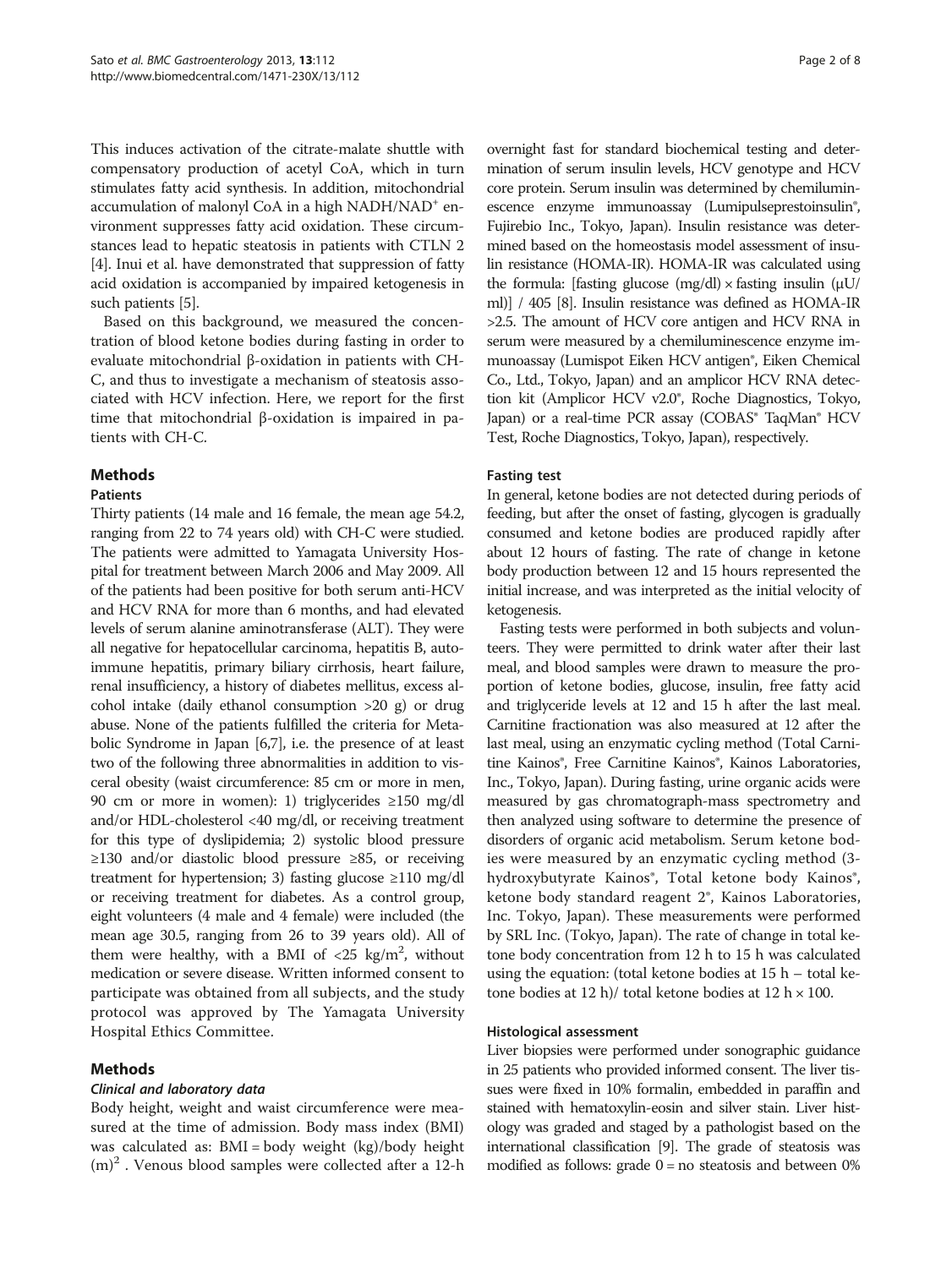and 5% of hepatocytes containing visible macrovesicular steatosis, grade  $1 =$  between 5% and 33%, grade  $2 =$  between 33% and 66%, and grade  $3 =$  more than 66% according to the non-alcoholic fatty liver disease Activity Score [\[10](#page-7-0)].

#### Statistical analysis

Results are expressed as the mean ± standard deviation (SD) or the median and range (in parenthesis). Student's t test was used for normally distributed non-paired continuous variables. The rate of change in total ketone body concentration was assessed as a parametric value because the value was distributed parametrically after logarithmic transformation. Wilcoxon's signed-ranks test was used for paired continuous variables. Comparisons between more than two groups were made by one-way analysis of variance. All P-values were based on a twosided test of statistical significance. Differences at P <0.05 were considered to be statistically significant.

#### Results

#### Subject characteristics

The characteristics of thirty patients with chronic hepatitis C were shown in Table 1. The mean level of BMI was less than 25  $\text{kg/m}^2$ , and that of fasting plasma glucose was within normal range. The mean level of ALT was greater than the upper limit of normal range. Nine patients had a status of insulin resistance in whom HOMA-IR showed a level of 2.5 or greater. All patients were positive for HCV RNA in whom the mean level of serum HCV core antigen showed a 6505 fmol/L. Of the 30 patients, 20 (66.7%) were infected with the HCV genotype 1b, 6 (20.0%) with genotype 2a, and 4 (13.3%) with genotype 2b. Fifteen (60%) had a liver fibrosis grade of F1, 7 (28%) had F2, and 3 (12%) had F3. Six (24%) had a liver steatosis grade of 0, 18 (72%) had grade 1, 1 (4%) had grade 2, and none had grade 3.

## Free fatty acids concentration during fasting in CH-C patients and healthy volunteers

The concentration of free fatty acids increased by fasting in CH-C patients and healthy volunteers. The rate of change in free fatty acids concentration between 12 h and 15 h was similar in both groups (CH-C patients 48.6% ± 45.0 vs. healthy volunteers 70.3% ± 95.2; ns), as shown in Figure [1.](#page-3-0)

## Ketone body concentration during fasting in CH-C patients and healthy volunteers

The levels of total blood ketone bodies were elevated in both CH-C patients and healthy volunteers 15 h after the start of fasting, but the rate of change between 12 h and 15 h after fasting was significantly different between them. The rate of change in total ketone body concentration between 12 h and 15 h was shown in Figure [2.](#page-3-0) It

#### Table 1 Patient characteristics

|                                        |                                  | <b>Patients</b>          | Reference<br>value |
|----------------------------------------|----------------------------------|--------------------------|--------------------|
| Age (yr) b                             |                                  | $54.2 \pm 10.6$          |                    |
| Male/Female (ratio)                    |                                  | 14/16 (0.47)             |                    |
| BMI ( $\text{kg/m}^2$ ) <sup>b</sup>   |                                  | $23.7 \pm 2.7$           | $18.5 - 25$        |
| ALT (IU/L) $^a$                        |                                  | 47.5 (17-167)            | $8 - 42$           |
| γGTP (IU/L) <sup>a</sup>               |                                  | 41 (13-152)              | $10 - 47$          |
| ChE (IU/L) $b$                         |                                  | $312.9 \pm 88.2$         | 185 - 431          |
| Fasting plasma glucose (mg/dL) b       |                                  | $95.5 \pm 9.7$           | $70 - 109$         |
| Insulin ( $\mu$ IU/mL) <sup>a</sup>    |                                  | 8.7 (4.5 - 20.4)         | $1.84 - 12.2$      |
| HOMA-IR <sup>a</sup>                   |                                  | $2.0$ (1.2 - 5.1)        |                    |
| $HOMA-IR > 2.5$ (%)                    |                                  | 9(30)                    |                    |
| Triglyceride (mg/dL) b                 |                                  | $91.4 \pm 31.1$          | $30 - 149$         |
| Total cholesterol (mg/dL) b            |                                  | $175.2 \pm 25.4$         | $129 - 219$        |
| Acylcarnitine (µmol/L) <sup>a</sup>    |                                  | $9.25(5.7 - 21.1)$       | $6 - 23$           |
| HCV RNA (LogIU/mL) b                   |                                  | $6.1 \pm 0.9$            |                    |
| HCV core antigen (fmol/L) <sup>a</sup> |                                  | $6505 (< 20 -$<br>23200) |                    |
| <b>HCV</b><br>Genotype                 | $1b$ / 2a / 2b                   | 20/6/4                   |                    |
|                                        | Inflammation $A0 / A1 / A2 / A3$ | 0/15/10/0                |                    |
| Fibrosis                               | FO / F1 / F2 / F3 /<br>F4        | 0/15/7/3/0               |                    |
| Steatosis                              | GO / G1 / G2 / G3                | 6/18/1/0                 |                    |

BMI, body mass index; ALT, alanine aminotransferase; γGTP, gammaglutamyltranspeptidase; ChE, cholinesterase; HOMA-IR, homeostasis model assessment of insulin resistance.

Data are <sup>a</sup>medians (min-max), <sup>b</sup>the means  $\pm$  standard deviation.

was significantly lower in CH-C patients than in healthy volunteers (129.9% (8.5-577.3%) vs. 321.6%  $(139.6-405.4%)$ ; P <0.01). The rates of change in both acetoacetate (Figure [3](#page-4-0)A) and 3-hydroxybutyrate (Figure [3B](#page-4-0)) between 12 h and 15 h after fasting were also significantly lower in CH-C patients than in healthy volunteers (acetoacetate : 109.5% (−5.8-514.3%) vs. 254.8% (145.5- 341.7%) , 3-hydroxybutyrate : 130.8% (−3.8-606.7%) vs. 337% (135.5-495%) ; P <0.01).

There was a significant positive correlation between the concentration of total ketone body and the levels of acylcarnitine (rs 0.56, P <0.01) at 12 h after fasting, as shown in Figure [4A](#page-4-0), similar to the pattern of free fatty acids (rs  $0.54$ ,  $P \le 0.01$ , Figure [4B](#page-4-0)). The level of acylcarnitine was significantly lower in CH-C patients than in healthy volunteers (9.25 μmol/L (5.7-21.1 μmol/L) vs. 11.65 μmol/L (9.3-17 μmol/L); P <0.05).

### Relationship between the rate of change in total ketone body concentration and clinical parameters in CH-C patients

We stratified CH-C patients into two groups based on the clinical parameters. The rate of change in total ketone body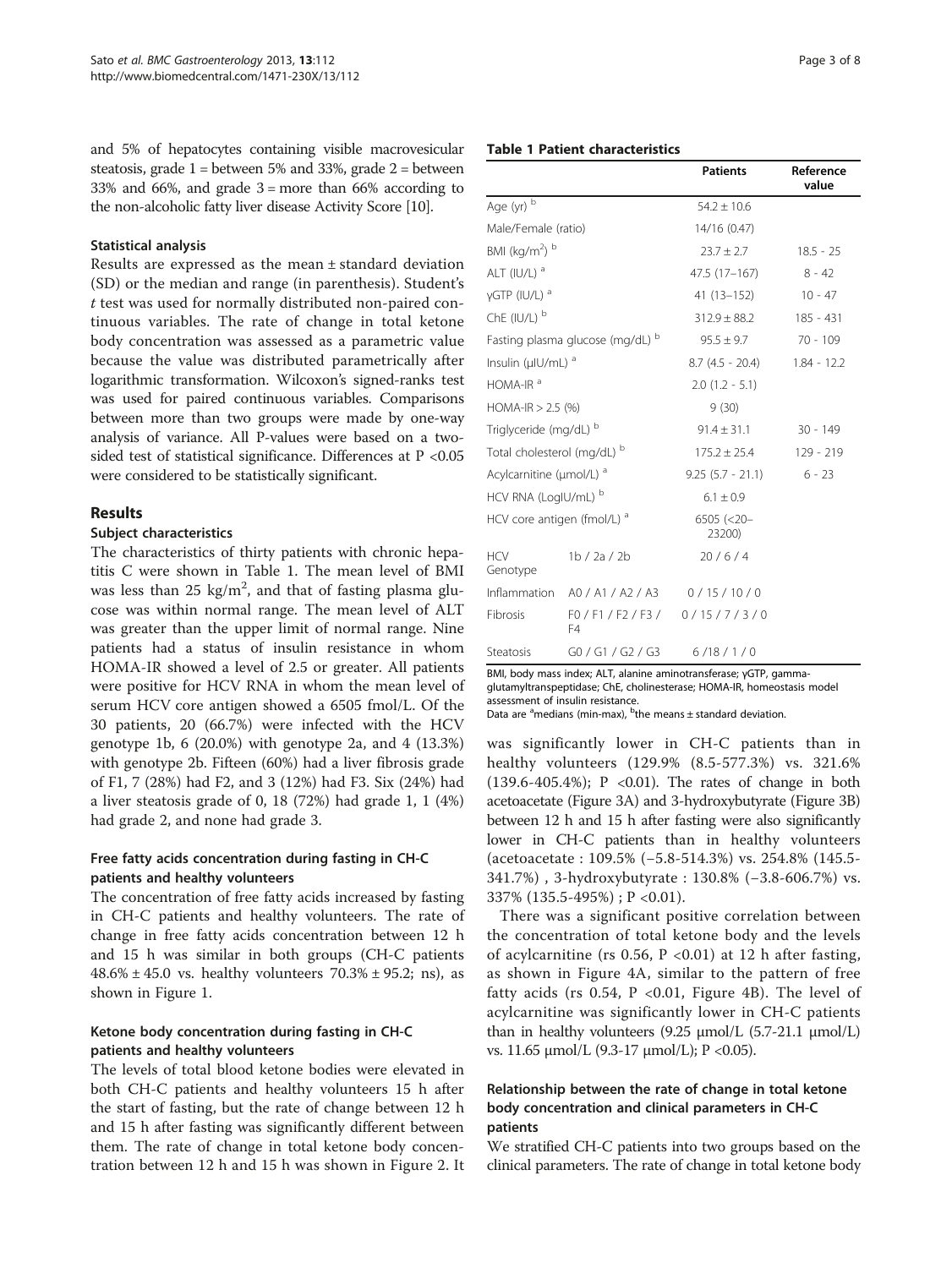<span id="page-3-0"></span>

concentration between 12 h and 15 h in patients with a serum HCV core protein level of 10000 fmol/L or higher was significantly lower than that in patients with a level of less than 10000 fmol/L (54.8% (8.5-304.3%) vs. 153.6% (17.1-577.3%); P <0.05) (Figure [5](#page-5-0)). In addition, the rate of change in total ketone body concentration in patients with a higher HOMA-IR value (2.5 or greater) was significantly lower than that in patients with a value of less than 2.5 (56.7% (8.5-186.7%) vs. 156.4% (33.3- 577.3%);  $P < 0.01$ ) (Figure [6](#page-5-0)). The patients with biopsyproven steatosis had a relatively low rate of change in total ketone body concentration between 12 h and 15 h in comparison with those without steatosis, although the rate was not significantly different between them (Figure [7\)](#page-6-0). There was no significant difference in the rate of change in total ketone body concentration among the HCV genotypes (1b 120.2% (8.5-577.3%), 2a 129.9% (91.7-304.3%), 2b 135.8% (56.7-253.3%)). No significant difference in the rate of change in total ketone body concentration was demonstrated among the stages of fibrosis (F1 91.7% (17.1-436%), F2 133% (8.5-283.3%), F3 88.6% (34.2-577.3%)).

#### **Discussion**

Hepatitis C virus (HCV) is the leading cause of chronic hepatitis, subsequent liver cirrhosis and hepatocellular carcinoma. Hepatic steatosis is commonly seen in patients with chronic HCV infection having a high viral load, and it is in part associated with the development of insulin resistance [\[1](#page-7-0)], hepatic fibrosis [\[11\]](#page-7-0) and hepatocarcinogenesis [\[12](#page-7-0)] during infection. Steatosis is also associated with a lower rate of sustained response to anti-viral therapy [\[13](#page-7-0)], and shows improvement after successful eradication of HCV by anti-viral therapy [\[14\]](#page-7-0).

In general, fat accumulation in hepatocytes can result from several causes; increase of fatty acid uptake by hepatocyte, increase of fatty acid synthesis in hepatocyte, decrease of hepatic fatty acid oxidation, decrease of very-low density lipoprotein secretion. The mechanisms of steatosis in HCV infection are not fully understood. In the previous study using liver biopsy specimens of patients with HCV infection, it is shown that expression of peroxisome proliferator-activated receptor (PPAR)- $\alpha$  is impaired, which is an important factor in the regulation of mitochondrial β-oxidation [[15](#page-7-0)]. Therefore, impaired mitochondrial β-oxidation is

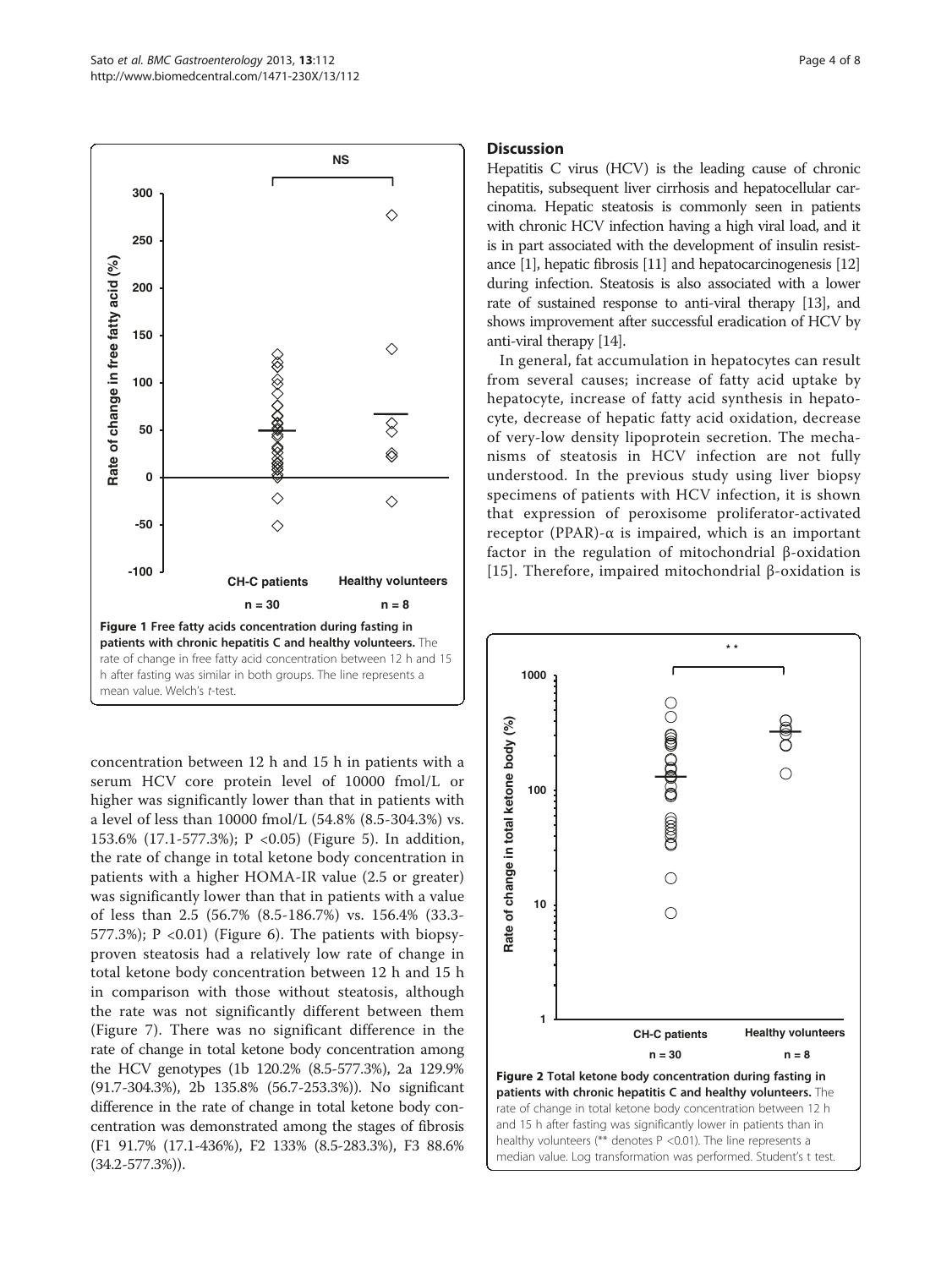<span id="page-4-0"></span>

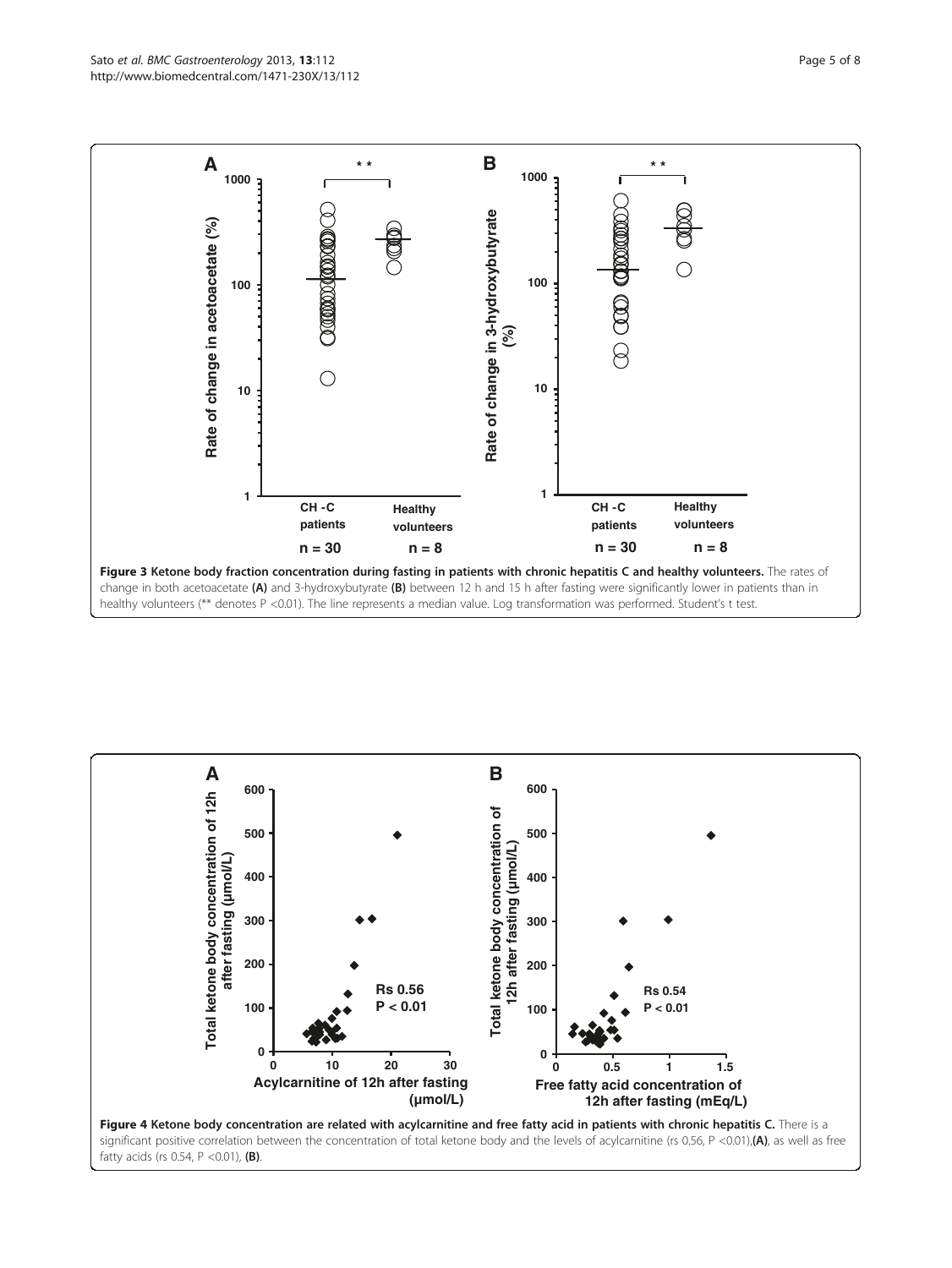<span id="page-5-0"></span>

supposed to be a mechanism of hepatic steatosis observed in the state of HCV infection.

However, there is no previous study which investigated whether mitochondrial β-oxidation is impaired in patients with CH-C in vivo. In the present study, therefore, we focused on the mechanism of ketogenesis in humans by investigating ketogenic capacity during fasting. The rate of change in total ketone body concentration between 12 h and 15 h after the start of fasting was significantly lower in CH-C patients than in healthy volunteers, while the rate of change in free fatty acids concentration was similar in both groups. Therefore there is a possibility that steps from acetyl-CoA to ketone bodies are impaired in patients with CH-C. In addition, Hoppel et al. reported that acylcarnitine increased during fasting and ketone bodies correlated with short-chain acylcarnitines. It is speculated that the increase in short-chain acylcarnitines may be a byproduct of fatty acid β-oxidation [[16\]](#page-7-0). In our patients, the level of acylcarnitine was significantly lower in CH-C patients than in healthy volunteers. Thus, these support that mitochondrial β-oxidation is impaired in patients with CH-C. Further studies are needed to assess which step is involved in the impairment of ketone bodies formation in HCV infection.

During starvation, ketone bodies increase in the body under conditions of normal mitochondrial β-oxidation. Since insulin secretion decreases during fasting, synthesis of triglyceride from acyl CoA is suppressed. Therefore, acyl CoA is β-oxidized to acetyl CoA in mitochondria. Oxaloacetate is used for gluconeogenesis during fasting. Under this condition, acetyl CoA cannot conjugate oxaloacetate, and the tricarboxylic acid (TCA) cycle is inhibited. Inhibition of the TCA cycle also occurs through consumption of nicotinamide adenine dinucleotide (NAD<sup>+</sup>) and the production of reduced nicotinamide adenine dinucleotide (NADH) via β-oxidation. Consequently, acetyl CoA shifts towards ketogenesis. Acetyl CoA enters the TCA cycle and is used as fuel in muscle. Thus, the liver is the only organ that produces ketone bodies and secretes them into blood. In individuals with impaired hepatic mitochondrial β-oxidation, it is expected that ketogenesis would not be adequate. This is a reason why measurement of blood ketone body concentration in a fasting state facilitates assessment of mitochondrial β-oxidation in vivo [\[5\]](#page-7-0).

In the present study, the rate of change in total ketone body concentration in patients with a serum level of



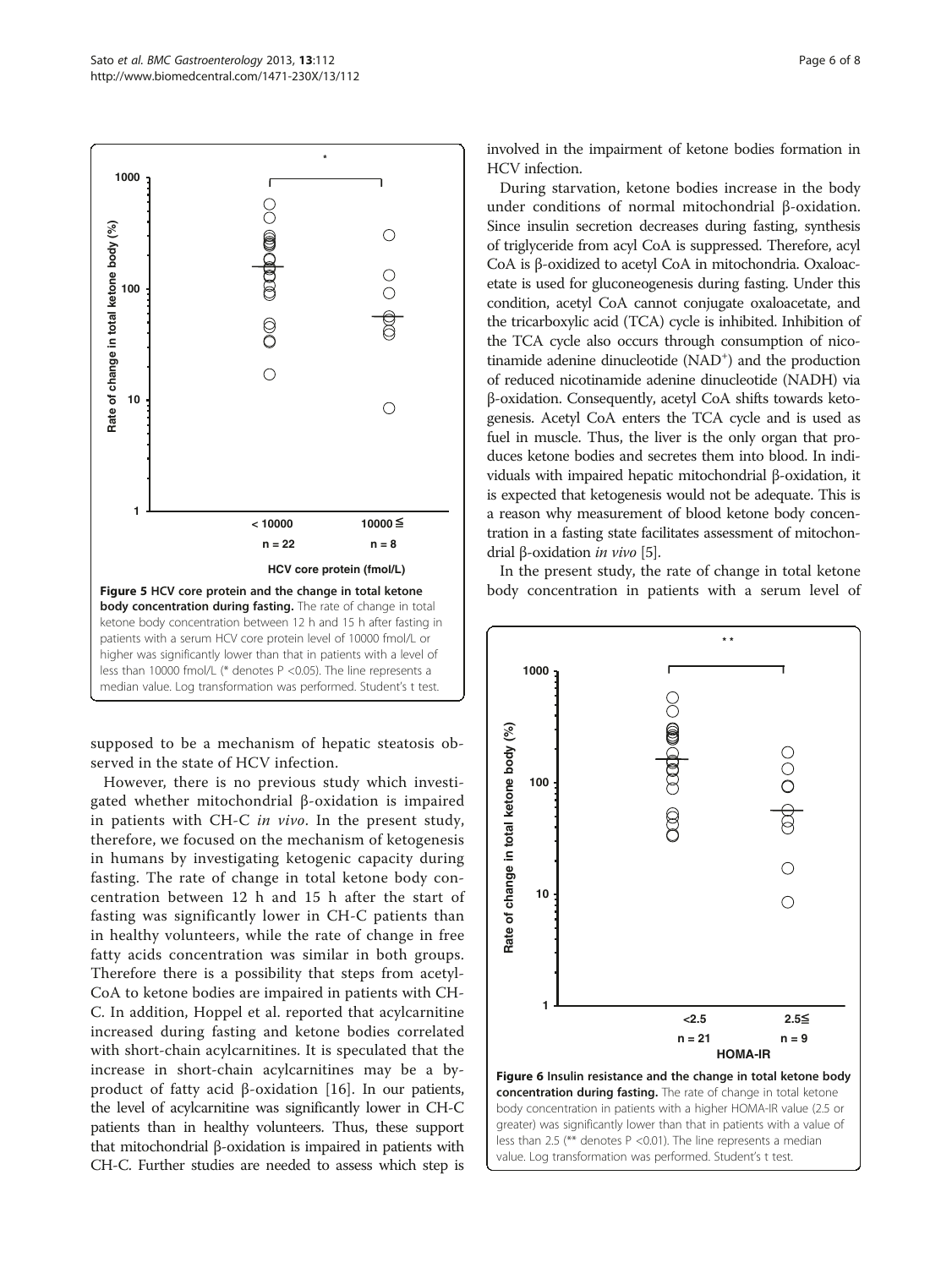<span id="page-6-0"></span>

HCV core protein of 10,000 fmol/L or higher was significantly lower than in patients with a level of less than 10,000 fmol/L, showing that patients with a higher level of serum HCV core protein had lower ketogenic capacity. HCV core protein induces hepatic steatosis with disappearance of the double structure of mitochondrial membranes in HCV core transgenic mice [\[2](#page-7-0)]. HCV core protein is largely associated with mitochondrial dysfunction [[17](#page-7-0)]. Moreover, recent studies have reported that HCV core protein downregulates the expression of PPAR-α, which is abundant in hepatocytes and is an important factor in the regulation of mitochondrial β-oxidation [[15,18](#page-7-0)]. Our data suggest an impairment of mitochondrial βoxidation by HCV infection.

Although no significant relationship between fatty acid oxidation and the grade of steatosis was demonstrated in this study (Figure 7), this issue would be worth investigating in a larger cohort of patients. HCV infection induces mitochondrial dysfunction as a result of oxidative stress, which is closely related to liver inflammation and hepatocarcinogenesis [[19\]](#page-7-0). Oxidative stress is associated with impairment of fatty acid oxidation, and thus impaired ketogenesis seems to represent the increased oxidative stress in CH-C patients.

Insulin resistance in patients with CH-C has been reported [[20](#page-7-0)]. At this study, insulin resistance, HOMA-IR >2.5, was observed in 9 of 30 patients. In this study, a significant positive correlation was evident between the concentration of total ketone bodies and that of free fatty acids. However, in some patients with insulin resistance, the concentrations of both free fatty acids and ketone bodies were not so high. The rate of change in the concentrations of total ketone bodies was significantly lower in patients with a higher HOMA-IR value (2.5 or greater) than in those with a value of less than 2.5. Many other factors may influence the level of fatty acid. Further studies are needed to elucidate the mechanism of insulin resistance in CH-C patients.

Our CH-C patients were significantly older than the healthy volunteers. However, we did not observe any significant correlation between the age of our subjects and the rate of change in total ketone body concentration within the age range investigated (data not shown). Elderly people in good health have a similar capacity to produce ketones to middle-aged or young adults [[21\]](#page-7-0).

## Conclusions

The results of our study suggest that mitochondrial βoxidation is impaired, possibly due to HCV infection. Further studies are needed to elucidate the detailed pathophysiology of impaired fatty acid metabolism in CH-C and its clinical significance.

#### Abbreviations

CH-C: Chronic hepatitis C; HCV: Hepatitis C virus; HOMA-IR: Homeostasis model assessment of insulin resistance; CTLN2: Adult-onset type 2 citrullinemia; NAFLD: Non-alcoholic fatty liver disease; ALT: Alanine aminotransferase; BMI: Body mass index; SD: Standard deviation; PPAR: Peroxisome proliferator-activated receptor; TCA: Tricarboxylic acid; NAD: Nicotinamide adenine dinucleotide; NADH: Reduced nicotinamide adenine dinucleotide; SREBP: Sterol regulatory element-binding protein.

#### Competing interests

No financial interests to disclosure that related to this study.

#### Authors' contributions

SC, MK, KT, TK, IR, HH, OK and NY contributed to data collection and data analysis. SC, ST, WH and UY contributed to data interpretation and manuscript writing. KS contributed to the design and conduct of the study. All authors read and approved the final manuscript.

#### Acknowledgements

This study was supported in part by a grant from the Global Center of Excellence (COE) program of the Japan Society for the Promotion of Science.

#### Author details

<sup>1</sup>Department of Gastroenterology, Faculty of Medicine, Yamagata University, Yamagata 990-9585, Japan. <sup>2</sup>Nishinomiya Hyogo Prefectural Hospital, Hyogo 662-0918, Japan.

Received: 25 October 2012 Accepted: 8 July 2013 Published: 10 July 2013